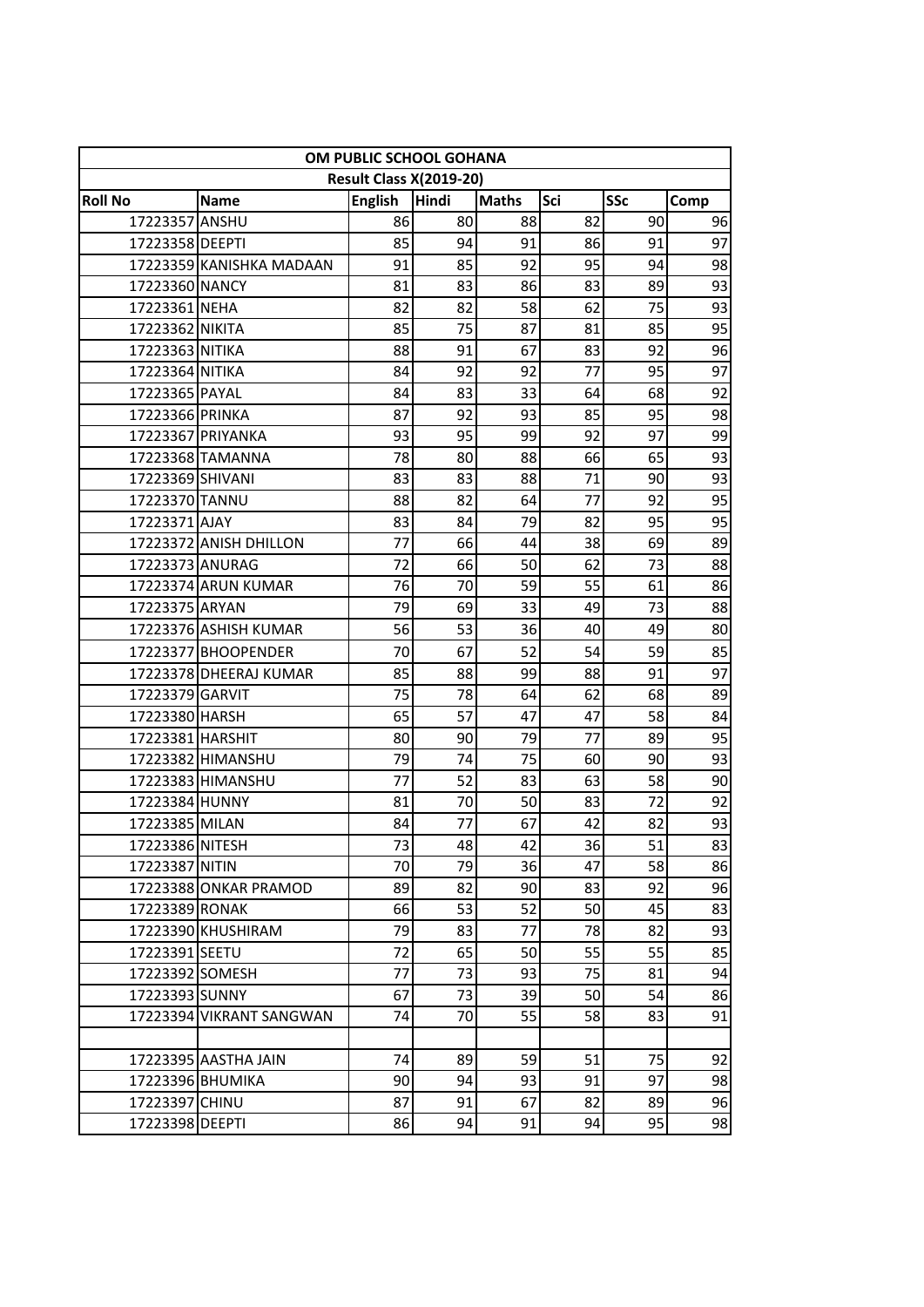| OM PUBLIC SCHOOL GOHANA<br>Result Class X(2019-20) |                         |                |          |              |          |            |          |
|----------------------------------------------------|-------------------------|----------------|----------|--------------|----------|------------|----------|
| <b>Roll No</b>                                     | <b>Name</b>             | <b>English</b> | Hindi    | <b>Maths</b> | Sci      | <b>SSc</b> | Comp     |
|                                                    | 17223399 DISHA RANI     | 87             | 79       | 76           | 78       | 82         | 94       |
| 17223400 JYOTI                                     |                         | 91             | 94       | 91           | 93       | 95         | 98       |
| 17223401 KAJAL                                     |                         | 89             | 91       | 80           | 81       | 91         | 96       |
| 17223402 NANCY                                     |                         | 83             | 88       | 46           | 71       | 66         | 92       |
| 17223403 NISHA                                     |                         | 87             | 87       | 87           | 80       | 94         | 96       |
| 17223404 PAYAL                                     |                         | 83             | 92       | 84           | 83       | 80         | 94       |
| 17223405 RITIKA                                    |                         | 70             | 78       | 40           | 66       | 62         | 89       |
| 17223406 RIYA                                      |                         | 78             | 78       | 66           | 70       | 86         | 92       |
| 17223407 SNEHA                                     |                         | 88             | 95       | 70           | 85       | 86         | 96       |
|                                                    | 17223408 TAMANNA        | 73             | 83       | 44           | 58       | 56         | 89       |
|                                                    | 17223409 VRISHTI CHAHAL | 83             | 72       | 73           | 76       | 77         | 92       |
| 17223410 YENIKA                                    |                         | 90             | 94       | 84           | 76       | 86         | 96       |
| 17223411 YOGITA                                    |                         | 77             | 77       | 63           | 72       | 62         | 90       |
| 17223412 ANKIT                                     |                         | 93             | 95       | 90           | 86       | 94         | 98       |
| 17223413 ANSHU                                     |                         | 79             | 79       | 57           | 73       | 78         | 91       |
| 17223414 ANUJ                                      |                         | 85             | 92       | 99           | 88       | 93         | 98       |
| 17223415 ARYAN                                     |                         | 84             | 93       | 93           | 87       | 95         | 98       |
| 17223416 DEEPAK                                    |                         | 58             | 47       | 54           | 56       | 63         | 83       |
|                                                    | 17223417 DEEPANSHU      | 79             | 84       | 91           | 91       | 92         | 97       |
|                                                    | 17223418 DEVANSH        | 80             | 87       | 97           | 82       | 79         | 96       |
| 17223419 GOTAM                                     |                         | 56             | 44       | 25           | 35       | 33         | 78       |
|                                                    | 17223420 GOURAV MALIK   | 78             | 79       | 55           | 67       | 71         | 90       |
|                                                    | 17223421 HARSH KUMAR    | 84             | 94       | 96           | 88       | 95         | 98       |
|                                                    | 17223422 JATIN MALIK    | 79             | 72       | 82           | 79       | 91         | 94       |
| 17223423 KIRTAN                                    |                         | 83<br>82       | 81       | 87<br>98     | 93<br>87 | 88<br>95   | 96       |
| 17223424 NIKHIL<br>17223425 PARAS                  |                         | 76             | 92<br>59 | 59           | 66       | 86         | 98<br>91 |
| 17223426 PARAS                                     |                         | 81             | 68       | 68           | 63       | 71         | 88       |
|                                                    | 17223427 PARSHANT       | 85             | 90       | 58           | 78       | 84         | 95       |
|                                                    | 17223428 PIYUSH GOYAL   | 90             | 83       | 941          | 84       | 95         | 97       |
|                                                    | 17223429 PUSHPENDER     | 90             | 95       | 96           | 93       | 97         | 99       |
| 17223430 RAJAT                                     |                         | 81             | 72       | 47           | 48       | 57         | 88       |
| 17223431 ROHIT                                     |                         | 60             | 44       | 19           | 35       | 43         | 79       |
| 17223432 RONAK                                     |                         | 79             | 90       | 57           | 87       | 91         | 93       |
| 17223433 AMAN                                      |                         | 69             | 62       | 21           | 35       | 41         | 83       |
|                                                    |                         |                |          |              |          |            |          |
| 17223434 ASHU                                      |                         | 93             | 89       | 87           | 95       | 95         | 98       |
| 17223435 DIKSHA                                    |                         | 85             | 86       | 71           | 74       | 81         | 93       |
| 17223436 DRISHTI                                   |                         | 81             | 90       | 74           | 83       | 69         | 94       |
|                                                    | 17223437 ISHU DEVI      | 82             | 86       | 86           | 88       | 95         | 96       |
| 17223438 KOMAL                                     |                         | 85             | 85       | 69           | 70       | 82         | 94       |
|                                                    | 17223439 KOMAL SAROHA   | 79             | 91       | 76           | 46       | 60         | 93       |
| 17223440 PREETI                                    |                         | 71             | 77       | 46           | 63       | 74         | 90       |
|                                                    | 17223441 PREETI YADAV   | 84             | 86       | 90           | 80       | 83         | 95       |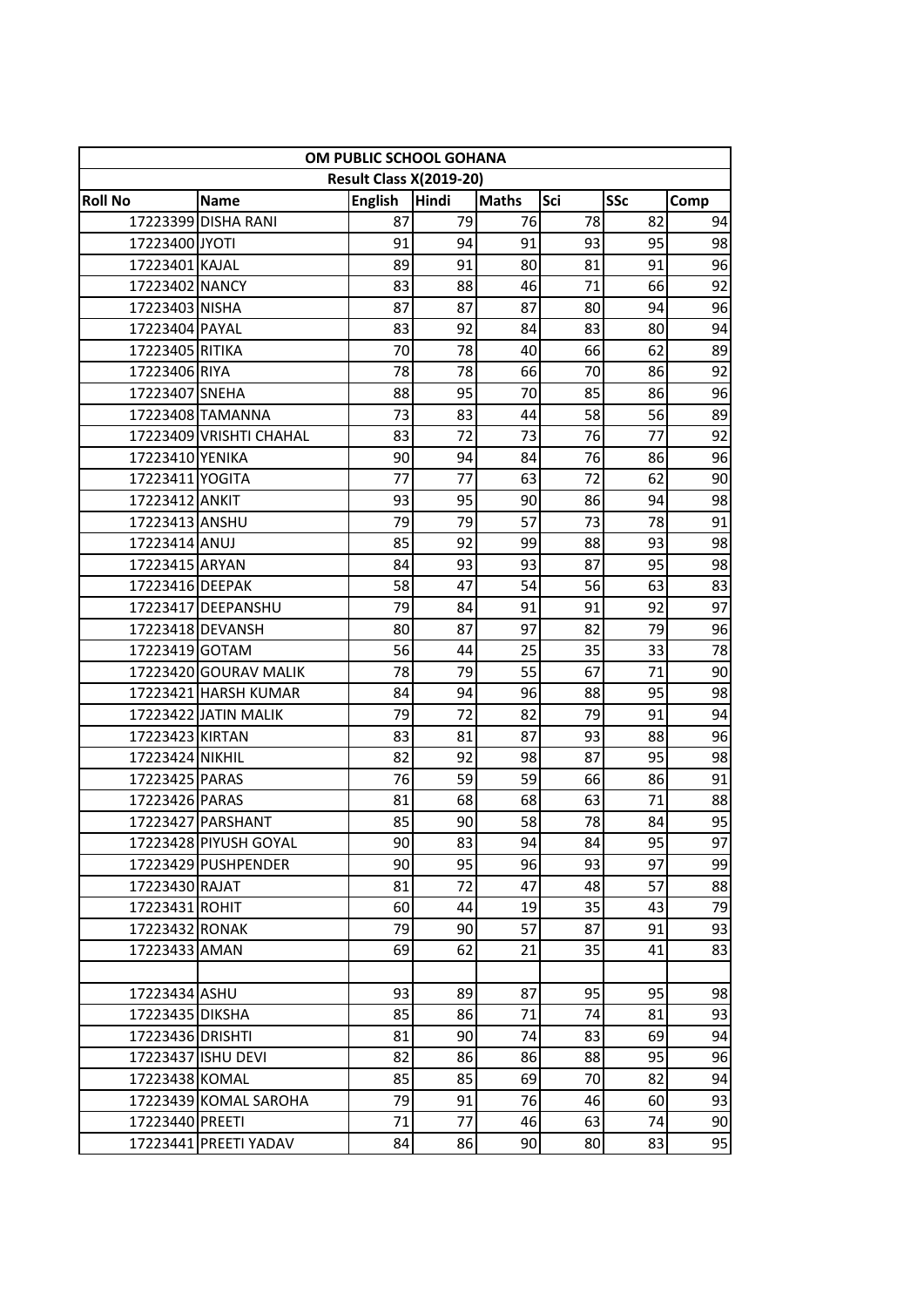| OM PUBLIC SCHOOL GOHANA |                                   |                |                                  |              |     |            |            |
|-------------------------|-----------------------------------|----------------|----------------------------------|--------------|-----|------------|------------|
| <b>Roll No</b>          |                                   | <b>English</b> | Result Class X(2019-20)<br>Hindi | <b>Maths</b> | Sci | <b>SSc</b> |            |
|                         | <b>Name</b><br>17223442 PRIYANSHU | 61             | 78                               | 25           | 48  | 62         | Comp<br>86 |
| 17223443 PRIYA          |                                   | 74             | 90                               | 68           | 70  | 79         | 93         |
| 17223444 RITIKA         |                                   | 71             | 64                               | 51           | 52  | 70         | 88         |
| 17223445 SNEH           |                                   | 81             | 86                               | 57           | 79  | 90         | 95         |
|                         | 17223446 TAMANNA                  | 71             | 70                               | 34           | 48  | 61         | 87         |
|                         | 17223447 AADITYA SHARMA           | 81             | 78                               | 94           | 75  | 82         | 95         |
| 17223448 AKASH          |                                   | 75             | 74                               | 58           | 58  | 64         | 89         |
|                         | 17223449 ANUJ MOR                 | 63             | 69                               | 42           | 65  | 73         | 87         |
| 17223450 ANSH           |                                   | 79             | 73                               | 69           | 53  | 67         | 89         |
| 17223451 ASHISH         |                                   | 82             | 90                               | 89           | 92  | 95         | 97         |
| 17223452 ASHISH         |                                   | 76             | 83                               | 76           | 90  | 93         | 95         |
|                         | 17223453 ASHWANI KUMAR            | 84             | 94                               | 95           | 94  | 92         | 98         |
| 17223454 ASHWIN         |                                   | 84             | 88                               | 96           | 86  | 90         | 97         |
| 17223455 ATUL           |                                   | 57             | 62                               | 39           | 37  | 50         | 82         |
| 17223456 BADAL          |                                   | 84             | 84                               | 89           | 83  | 82         | 95         |
| 17223457 DEEPAK         |                                   | 82             | 80                               | 91           | 57  | 78         | 94         |
| 17223458 GONU           |                                   | 57             | 66                               | 42           | 48  | 55         | 84         |
| 17223459 HARSH          |                                   | 74             | 75                               | 54           | 52  | 45         | 87         |
|                         | 17223460 HARSH MALIK              | 66             | 55                               | 62           | 47  | 51         | 84         |
|                         | 17223461 MOHIT SINGH              | 49             | 49                               | 45           | 46  | 60         | 81         |
| 17223462 NIKHIL         |                                   | 60             | 48                               | 20           | 33  | 40         | 80         |
| 17223463 NATIN          |                                   | 72             | 82                               | 97           | 64  | 84         | 96         |
|                         | 17223464 RAHUL RATHEE             | 63             | 63                               | 38           | 40  | 67         | 86         |
|                         | 17223465 RITIK MOR                | 69             | 68                               | 41           | 53  | 44         | 86         |
|                         | 17223466 RITIK BANSAL             | 64             | 70                               | 61           | 60  | 78         | 89         |
| 17223467 RITIK          |                                   | 72             | 83                               | 47           | 55  | 87         | 93         |
|                         | 17223468 SHANTANU PARMAR          | 77             | 76                               | 54           | 64  | 81         | 91         |
| 17223469 MAHESH         |                                   | 79             | 85                               | 81           | 89  | 95         | 96         |
| 17223470 TUSHAR         |                                   | 78             | 83                               | 63           | 64  | 71         | 91         |
| 17223471 SUBH           |                                   | 75             | 54                               | 331          | 43  | 53         | 83         |
|                         |                                   |                |                                  |              |     |            |            |
| 17223472 ANSHU          |                                   | 74             | 80                               | 35           | 45  | 65         | 90         |
|                         | 17223473 ISHA SINHMAR             | 88             | 99                               | 99           | 95  | 95         | 99         |
| 17223474 KASHISH        |                                   | 74             | 79                               | 38           | 52  | 80         | 91         |
| 17223475 KOMAL          |                                   | 75             | 82                               | 33           | 54  | 65         | 90         |
| 17223476 MUSKAN         |                                   | 85             | 95                               | 84           | 80  | 92         | 97         |
| 17223477 MUSKAN         |                                   | 82             | 87                               | 76           | 82  | 91         | 95         |
| 17223478 NEHA           |                                   | 84             | 91                               | 55           | 63  | 84         | 95         |
| 17223479 RISHU          |                                   | 84             | 96                               | 80           | 74  | 92         | 97         |
|                         | 17223480 SNEHA AWANA              | 84             | 95                               | 97           | 89  | 95         | 98         |
| 17223481 TANNU          |                                   | 82             | 68                               | 34           | 36  | 56         | 87         |
| 17223482 AMAN           |                                   | 64             | 87                               | 72           | 73  | 90         | 93         |
|                         | 17223483 AMANDEEP                 | 77             | 76                               | 64           | 53  | 54         | 88         |
|                         | 17223484 AMAN DESWAL              | 73             | 79                               | 69           | 62  | 77         | 91         |